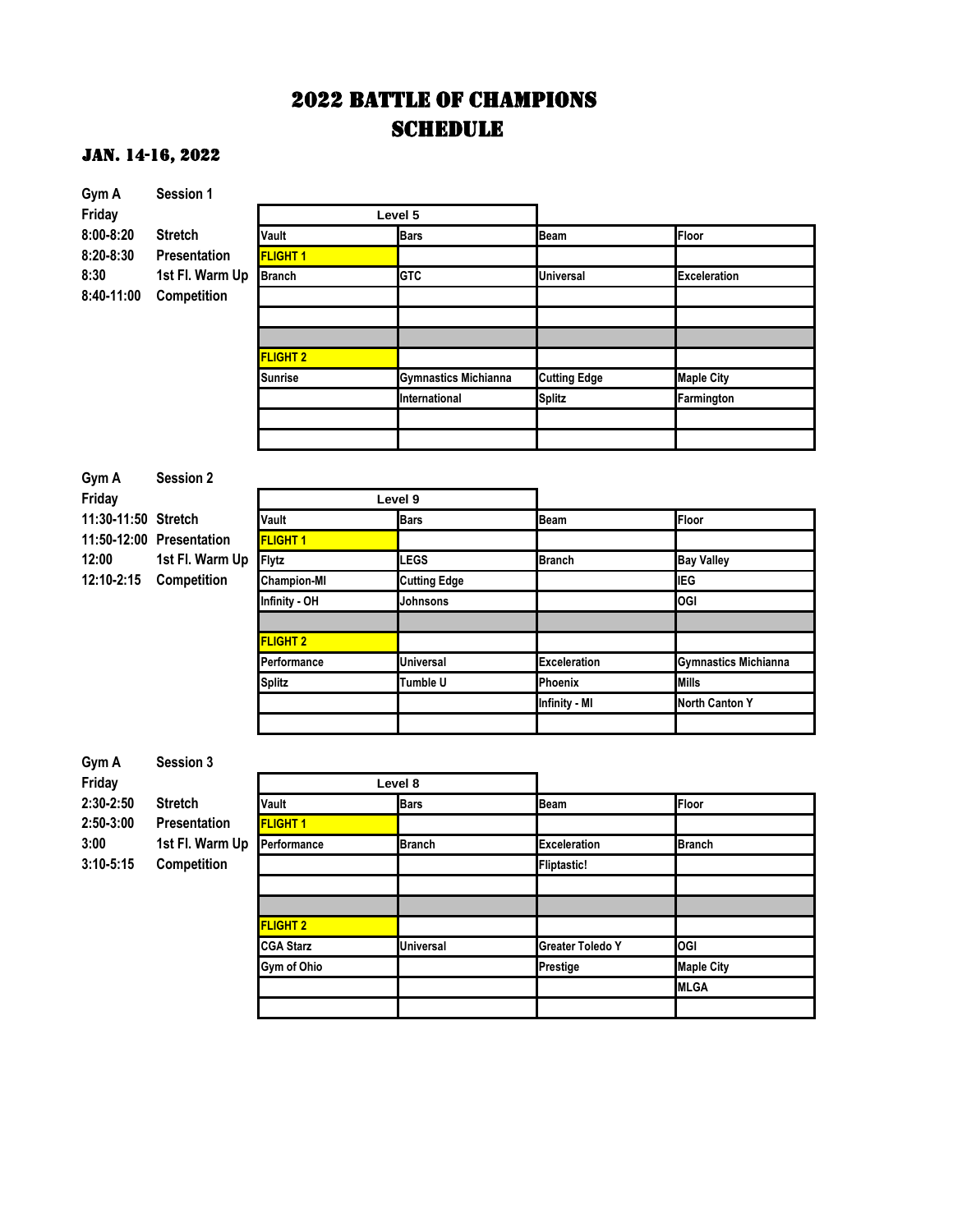| Gym A         | <b>Session 4</b>    |                    |                    |                           |                        |
|---------------|---------------------|--------------------|--------------------|---------------------------|------------------------|
| Friday        |                     |                    | Level 8 & Level 10 |                           |                        |
| 5:45-6:05     | <b>Stretch</b>      | Vault              | <b>Bars</b>        | <b>Beam</b>               | <b>Floor</b>           |
| $6:05 - 6:15$ | <b>Presentation</b> | <b>FLIGHT 1</b>    |                    |                           |                        |
| 6:15          | 1st Fl. Warm Up     | Flytz L10=5 L8=2   | Splitz L10=1 L8=5  | Bay Valley L10=4          | Branch L10=6           |
| $6:25-8:30$   | Competition         |                    | Performance L10=2  | Bounce L10=2 L8=1         | Infinity-MI L10=1 L8=1 |
|               |                     |                    |                    |                           |                        |
|               |                     |                    |                    |                           |                        |
|               |                     | <b>FLIGHT 2</b>    |                    |                           |                        |
|               |                     | IEG L8=5           | GTC L10=2 L8=5     | North Canton Y L10=1 L8=2 | Champion-MI L8=2       |
|               |                     | Gym Michianna L8=2 |                    | <b>LEGS L8=3</b>          | Johnsons L8=4          |
|               |                     | Gem City L8=1      |                    | $Mills L8=2$              | Tumble U L8=1          |
|               |                     |                    |                    |                           |                        |

| Gym A         | <b>Session 5</b>    |                   |                           |                               |                   |
|---------------|---------------------|-------------------|---------------------------|-------------------------------|-------------------|
| Saturday      |                     |                   | Xcel Bronze & Xcel Silver |                               |                   |
| $8:00 - 8:20$ | <b>Stretch</b>      | Vault             | <b>Bars</b>               |                               | Floor             |
| $8:20 - 8:30$ | <b>Presentation</b> | <b>FLIGHT 1</b>   |                           |                               |                   |
| 8:30          | 1st Fl. Warm Up     | Sports Club XB=11 | Branch XB=8               | Toledo XB=1 XS=6              | Gem City XB=9     |
| 8:40-10:30    | <b>Competition</b>  |                   | Great Lakes Elite XB=4    | Champion-OH XB=1 XS=3         |                   |
|               |                     |                   |                           |                               |                   |
|               |                     |                   |                           |                               |                   |
|               |                     | <b>FLIGHT 2</b>   |                           |                               |                   |
|               |                     | <b>GTC XS=10</b>  | Bounce XB=3               | <b>Gymnastics Dreams XS=4</b> | Cutting Edge XS=9 |

**Mills XS=2**

**Cap City XS=3 Infinity-MI XS=5**

| Gym A               | Session 6                |                   |                      |                   |                   |
|---------------------|--------------------------|-------------------|----------------------|-------------------|-------------------|
| <b>Saturday</b>     |                          |                   | <b>Xcel Silver</b>   |                   |                   |
| 11:15-11:35 Stretch |                          | Vault             | <b>Bars</b>          | <b>Beam</b>       | Floor             |
|                     | 11:35-11:45 Presentation | <b>FLIGHT 1</b>   |                      |                   |                   |
| 11:45               | 1st Fl. Warm Up          | <b>All Around</b> | <b>Exceleration</b>  | <b>All Around</b> | <b>Flip Starz</b> |
| 11:55-2:00          | <b>Competition</b>       |                   | <b>International</b> | <b>Jump Start</b> |                   |
|                     |                          |                   |                      |                   |                   |
|                     |                          |                   |                      |                   |                   |
|                     |                          | <b>FLIGHT 2</b>   |                      |                   |                   |
|                     |                          | <b>Branch</b>     | <b>Infinity-OH</b>   | <b>Branch</b>     | Farmington        |
|                     |                          |                   | <b>Phoenix</b>       |                   | Prestige          |
|                     |                          |                   |                      |                   |                   |

| Gym A           | <b>Session 7</b>    |                 |                    |                          |                    |
|-----------------|---------------------|-----------------|--------------------|--------------------------|--------------------|
| <b>Saturday</b> |                     |                 | <b>Xcel Silver</b> |                          |                    |
| $2:30 - 2:50$   | <b>Stretch</b>      | Vault           | <b>Bars</b>        | <b>Beam</b>              | Floor              |
| 2:50-3:00       | <b>Presentation</b> | <b>FLIGHT 1</b> |                    |                          |                    |
| 3:00            | 1st Fl. Warm Up     | <b>Flytz</b>    | <b>Bay Valley</b>  | <b>Splitz</b>            | <b>Sports Club</b> |
| $3:10 - 5:15$   | Competition         |                 | <b>Gem City</b>    | Johnsons                 |                    |
|                 |                     |                 |                    |                          |                    |
|                 |                     |                 |                    |                          |                    |
|                 |                     | <b>FLIGHT 2</b> |                    |                          |                    |
|                 |                     | Performance     | <b>Fliptastic!</b> | <b>Great Lakes Elite</b> | <b>Bounce</b>      |
|                 |                     |                 |                    |                          |                    |
|                 |                     |                 |                    |                          |                    |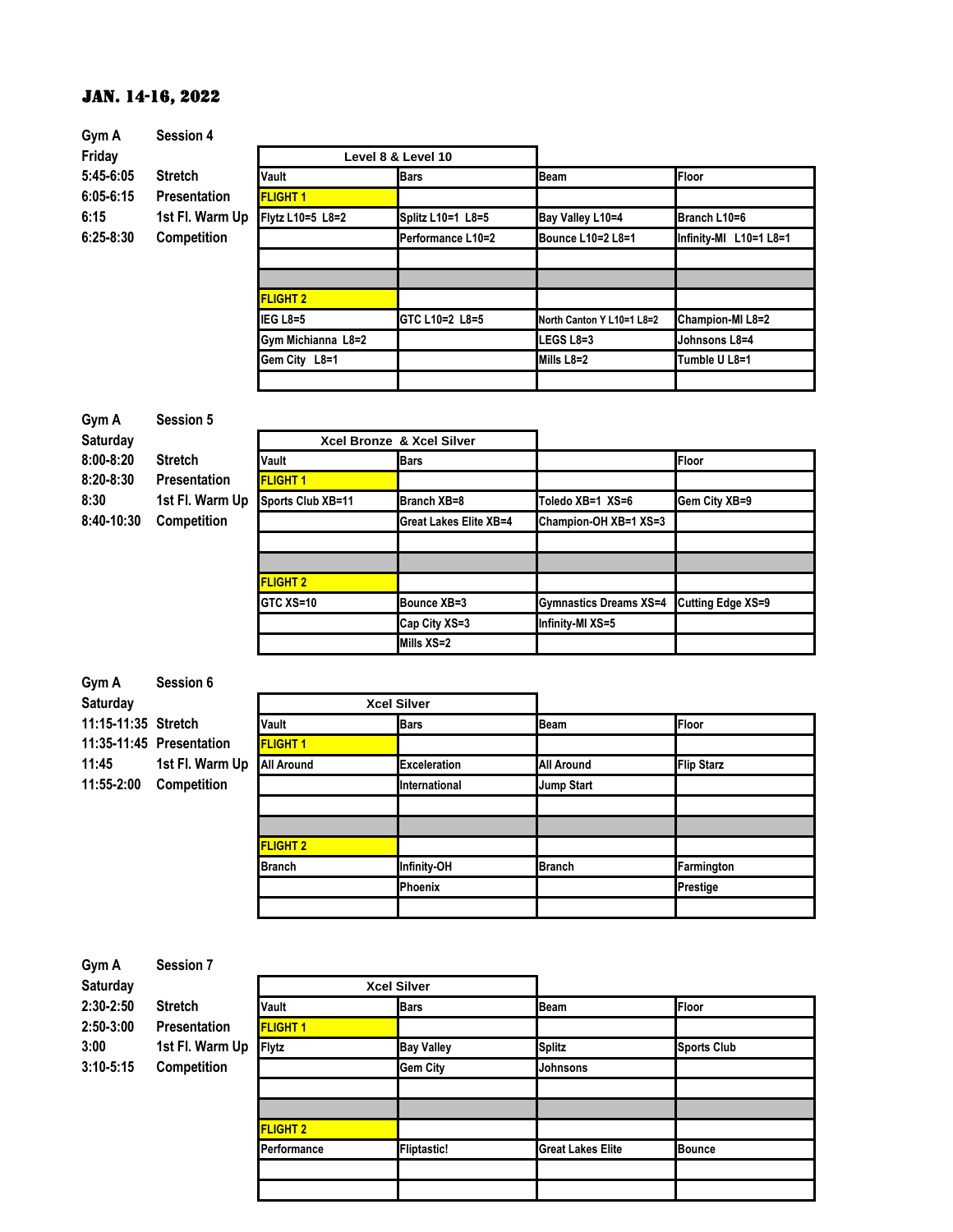| Gym A           | Session 8           |                    |                        |                    |                       |  |  |  |
|-----------------|---------------------|--------------------|------------------------|--------------------|-----------------------|--|--|--|
| <b>Saturday</b> |                     | Level 3            |                        |                    |                       |  |  |  |
| 5:45-6:05       | <b>Stretch</b>      | Vault              | <b>Bars</b>            | <b>Beam</b>        | <b>Floor</b>          |  |  |  |
| $6:05 - 6:15$   | <b>Presentation</b> | <b>FLIGHT 1</b>    |                        |                    |                       |  |  |  |
| 6:15            | 1st Fl. Warm Up     | Buckeye (8)        | Branch (10)            | Buckeye (8)        | Branch (9)            |  |  |  |
| $6:25-8:30$     | Competition         |                    |                        |                    |                       |  |  |  |
|                 |                     |                    |                        |                    |                       |  |  |  |
|                 |                     |                    |                        |                    |                       |  |  |  |
|                 |                     | <b>FLIGHT 2</b>    |                        |                    |                       |  |  |  |
|                 |                     | Performance (12)   | Universal (11)         | Gym Michianna (10) | Universal (7)         |  |  |  |
|                 |                     |                    |                        |                    |                       |  |  |  |
|                 |                     |                    |                        |                    |                       |  |  |  |
|                 |                     |                    |                        |                    |                       |  |  |  |
| Gym A           | Session 9           |                    |                        |                    |                       |  |  |  |
| <b>Sunday</b>   |                     |                    | Level 2 & Level 3      |                    |                       |  |  |  |
| $8:00 - 8:20$   | <b>Stretch</b>      | Vault              | <b>Bars</b>            | <b>Beam</b>        | <b>Floor</b>          |  |  |  |
| $8:20 - 8:30$   | Presentation        | <b>FLIGHT 1</b>    |                        |                    |                       |  |  |  |
| 8:30            | 1st Fl. Warm Up     | MLGA L2=11 L3=2    | Capitol City L2=5 L3=4 | Infinity MI L3=12  | Flip Starz L3=8       |  |  |  |
| 8:40-11:00      | Competition         |                    | Kids World L2=1        |                    | IEG L <sub>3</sub> =1 |  |  |  |
|                 |                     |                    |                        |                    |                       |  |  |  |
|                 |                     |                    |                        |                    |                       |  |  |  |
|                 |                     | <b>FLIGHT 2</b>    |                        |                    |                       |  |  |  |
|                 |                     | Performance L2=9   | Tumble U L2=11         | <b>Mills (10)</b>  | Tumble U (L3=10)      |  |  |  |
|                 |                     | International L3=2 |                        |                    |                       |  |  |  |
|                 |                     |                    |                        |                    |                       |  |  |  |
|                 |                     |                    |                        |                    |                       |  |  |  |
| Gym A           | Session 10          |                    |                        |                    |                       |  |  |  |

| <b>Sunday</b>       |                          |                 | Level 3     |                     |            |
|---------------------|--------------------------|-----------------|-------------|---------------------|------------|
| 11:15-11:35 Stretch |                          | Vault           | <b>Bars</b> | <b>Beam</b>         | Floor      |
|                     | 11:35-11:55 Presentation | <b>FLIGHT 1</b> |             |                     |            |
| 12:00               | 1st Fl. Warm Up          | <b>Sunrise</b>  | Flytz (9)   | <b>Exceleration</b> | Flytz (10) |
| 12:10-2:15          | <b>Competition</b>       |                 |             |                     |            |
|                     |                          |                 |             |                     |            |
|                     |                          |                 |             |                     |            |
|                     |                          |                 |             |                     |            |
|                     |                          | <b>FLIGHT 2</b> |             |                     |            |
|                     |                          | Lake City (11)  | <b>GTC</b>  | Lake City (4)       | Prestige   |
|                     |                          |                 |             | <b>Cutting Edge</b> |            |

| Gym A         | <b>Session 11</b>   |                        |                   |                   |                   |
|---------------|---------------------|------------------------|-------------------|-------------------|-------------------|
| <b>Sunday</b> |                     | <b>YMCA &amp; FUN</b>  |                   |                   |                   |
| $2:30 - 2:50$ | <b>Stretch</b>      | Vault                  | <b>Bars</b>       | <b>Beam</b>       | Floor             |
| 2:50-3:00     | <b>Presentation</b> | <b>FLIGHT 1</b>        |                   |                   |                   |
| 3:00          | 1st Fl. Warm Up     | Napoleon Y L3's        | <b>Flip Starz</b> | <b>All Around</b> | <b>Bay Valley</b> |
| $3:10 - 5:30$ | <b>Competition</b>  |                        |                   | Avon D & M        | <b>Bounce</b>     |
|               |                     |                        |                   |                   |                   |
|               |                     |                        |                   |                   |                   |
|               |                     | <b>FLIGHT 2</b>        |                   |                   |                   |
|               |                     | Napoleon Y L4*L5*XG*XP | Infinity MI (14)  | <b>Sunrise</b>    | Infinity MI (16)  |
|               |                     |                        | Sunrise (5)       |                   |                   |
|               |                     |                        |                   |                   |                   |
|               |                     |                        |                   |                   |                   |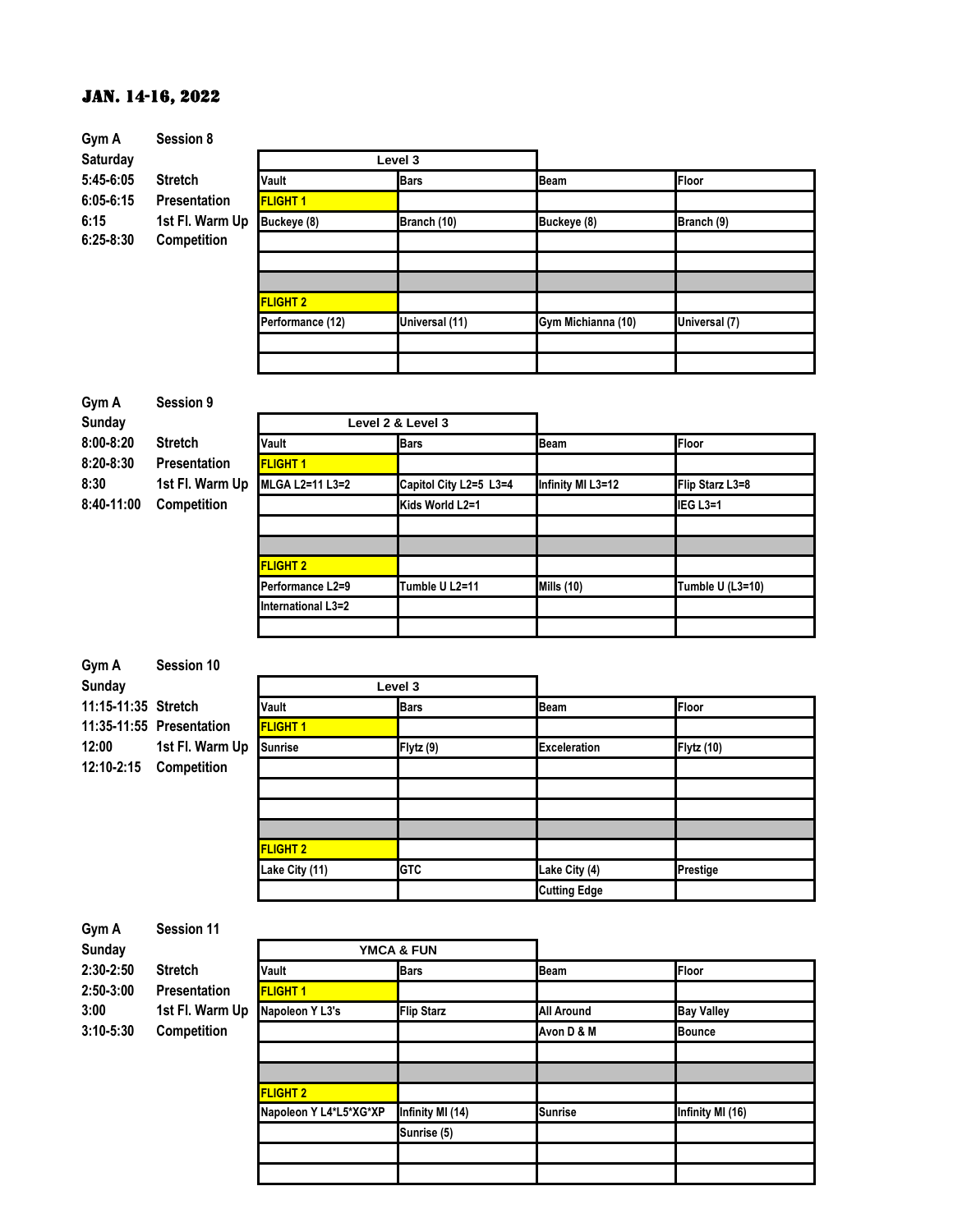# 2022 BATTLE OF CHAMPIONS **SCHEDULE**

| Gym B               | Session 1                |                       |                              |                        |                          |
|---------------------|--------------------------|-----------------------|------------------------------|------------------------|--------------------------|
| Friday              |                          |                       | <b>Xcel Platinum</b>         |                        |                          |
| 8:00-8:20           | <b>Stretch</b>           | Vault                 | <b>Bars</b>                  | Beam                   | Floor                    |
| $8:20 - 8:30$       | <b>Presentation</b>      | <b>FLIGHT 1</b>       |                              |                        |                          |
| 8:30                | 1st Fl. Warm Up          | Infinity-OH           | Prestige                     | <b>Splitz</b>          | Flytz                    |
| 8:40-11:10          | Competition              | Phoenix               |                              | <b>Infinity-MI</b>     | <b>Flip Starz</b>        |
|                     |                          |                       |                              |                        | Johnsons                 |
|                     |                          |                       |                              |                        |                          |
|                     |                          | <b>FLIGHT 2</b>       |                              |                        |                          |
|                     |                          | <b>Branch</b>         | <b>Gymnastics Dreams</b>     | Branch                 | The Sports Club          |
|                     |                          | <b>Bounce</b>         | <b>MLGA</b>                  | <b>Exceleration</b>    |                          |
|                     |                          | Tumble U              |                              | <b>Jump Start</b>      |                          |
|                     |                          |                       |                              |                        |                          |
|                     |                          |                       |                              |                        |                          |
| Gym B               | <b>Session 2</b>         |                       |                              |                        |                          |
| Friday              |                          |                       | Xcel Platinum & Xcel Diamond |                        |                          |
| 11:30-11:50 Stretch |                          | Vault                 | <b>Bars</b>                  |                        | Floor                    |
|                     | 11:50-12:00 Presentation | <b>FLIGHT 1</b>       |                              |                        |                          |
| 12:00               | 1st Fl. Warm Up          | Fliptastic! (D=4 P=6) | Branch (D=5)                 | Cutting Edge (D=5 P=4) | Performance (D=2 P=6)    |
| 12:10-2:30          | Competition              |                       | Great Lakes Elite (D=4)      |                        | Farmington (D=2 P+2)     |
|                     |                          |                       |                              |                        |                          |
|                     |                          |                       |                              |                        |                          |
|                     |                          | <b>FLIGHT 2</b>       |                              |                        |                          |
|                     |                          | Gem City (D=9)        | Flipspot (D=1 P=6)           | Gem City (P=5)         | Gymnastic Dreams (D=4)   |
|                     |                          |                       | Prestige (D=3)               | Toledo (D=2 P=3)       | Gym of Ohio (D=3)        |
|                     |                          |                       |                              |                        |                          |
|                     |                          |                       |                              |                        |                          |
|                     |                          |                       |                              |                        |                          |
| Gym B               | <b>Session 3</b>         |                       |                              |                        |                          |
| Friday              |                          |                       | <b>Xcel Gold</b>             |                        |                          |
| 2:30-2:50           | <b>Stretch</b>           | Vault                 | <b>Bars</b>                  | Beam                   | Floor                    |
| 2:50-3:00           | Presentation             | <b>FLIGHT 1</b>       |                              |                        |                          |
| 3:00                | 1st Fl. Warm Up          | All Around            | <b>Mills</b>                 | Toledo                 | <b>Gem City</b>          |
| 3:10-5:30           | Competition              | <b>Bay Valley</b>     |                              | Infinity-MI            |                          |
|                     |                          |                       |                              |                        |                          |
|                     |                          |                       |                              |                        |                          |
|                     |                          | <b>FLIGHT 2</b>       |                              |                        |                          |
|                     |                          | Flytz                 | <b>GTC</b>                   | <b>Flytz</b>           | <b>Great Lakes Elite</b> |
|                     |                          |                       |                              | <b>Cutting Edge</b>    | <b>Champion-MI</b>       |
|                     |                          |                       |                              |                        |                          |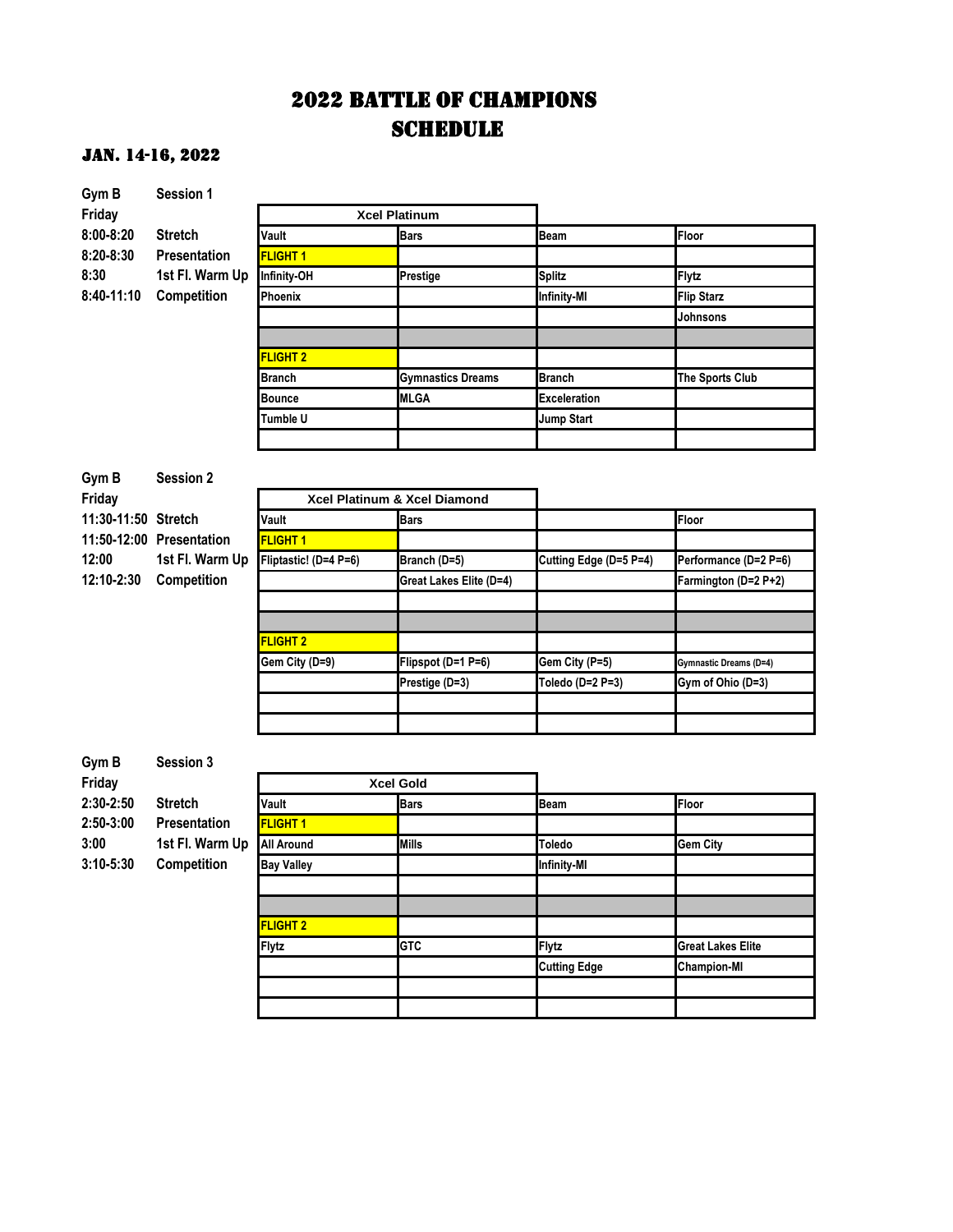| Gym B         | <b>Session 4</b>    |                  |                         |                    |                         |
|---------------|---------------------|------------------|-------------------------|--------------------|-------------------------|
| Friday        |                     | <b>Xcel Gold</b> |                         |                    |                         |
| 5:45-6:05     | <b>Stretch</b>      | Vault            | <b>Bars</b>             | <b>Beam</b>        | Floor                   |
| $6:05 - 6:15$ | <b>Presentation</b> | <b>FLIGHT 1</b>  |                         |                    |                         |
| 6:15          | 1st Fl. Warm Up     | <b>Branch</b>    | <b>Sports Club</b>      | <b>Branch</b>      | <b>Sports Club</b>      |
| $6:25 - 8:45$ | Competition         |                  |                         |                    |                         |
|               |                     |                  |                         |                    |                         |
|               |                     |                  |                         |                    |                         |
|               |                     | <b>FLIGHT 2</b>  |                         |                    |                         |
|               |                     | <b>Buckeye</b>   | <b>Gymnastic Dreams</b> | Prestige           | Perfrormance            |
|               |                     |                  |                         | <b>Champion-OH</b> | <b>Gymnastic Dreams</b> |
|               |                     |                  |                         |                    |                         |
|               |                     |                  |                         |                    |                         |

| Gym B         | <b>Session 5</b>    |                   |                     |                    |                |
|---------------|---------------------|-------------------|---------------------|--------------------|----------------|
| Saturday      |                     |                   | <b>Xcel Gold</b>    |                    |                |
| $8:00 - 8:20$ | <b>Stretch</b>      | Vault             | <b>Bars</b>         | <b>Beam</b>        | Floor          |
| $8:20 - 8:30$ | <b>Presentation</b> | <b>FLIGHT 1</b>   |                     |                    |                |
| 8:30          | 1st Fl. Warm Up     | Farmington        | <b>Exceleration</b> | <b>Fliptastic!</b> | <b>Phoenix</b> |
| 8:40-11:00    | Competition         |                   | <b>MLGA</b>         |                    |                |
|               |                     |                   |                     |                    |                |
|               |                     |                   |                     |                    |                |
|               |                     | <b>FLIGHT 2</b>   |                     |                    |                |
|               |                     | <b>Flip Starz</b> | <b>Jump Start</b>   | Johnsons           | <b>Splitz</b>  |
|               |                     | International     |                     | Infinity-OH        |                |

| Gym B               | Session 6                |                 |                     |                  |                   |
|---------------------|--------------------------|-----------------|---------------------|------------------|-------------------|
| Saturday            |                          |                 | Level 4             | 0                |                   |
| 11:15-11:35 Stretch |                          | Vault           | <b>Bars</b>         | <b>Beam</b>      | Floor             |
|                     | 11:35-11:45 Presentation | <b>FLIGHT 1</b> |                     |                  |                   |
| 11:45               | 1st Fl. Warm Up          | <b>Flytz</b>    | <b>Cutting Edge</b> | <b>Buckeye</b>   | <b>Mills</b>      |
| 11:55-2:15          | <b>Competition</b>       | Lake City       | IEG                 |                  | <b>GTC</b>        |
|                     |                          |                 |                     |                  | <b>Maple City</b> |
|                     |                          |                 |                     |                  |                   |
|                     |                          | <b>FLIGHT 2</b> |                     |                  |                   |
|                     |                          | Performance     | <b>Bay Valley</b>   | <b>Universal</b> | Prestige          |
|                     |                          |                 |                     |                  | <b>Sunrise</b>    |
|                     |                          |                 |                     |                  |                   |

| Gym B                          | <b>Session 7</b>                                         |                     |                    |                  |                          |
|--------------------------------|----------------------------------------------------------|---------------------|--------------------|------------------|--------------------------|
| Saturday                       | <b>Stretch</b><br><b>Presentation</b><br>1st Fl. Warm Up | Level 6             |                    |                  |                          |
| 2:30-2:50<br>2:50-3:00<br>3:00 |                                                          | Vault               | <b>Bars</b>        | Beam             | <b>Floor</b>             |
|                                |                                                          | <b>FLIGHT 1</b>     |                    |                  |                          |
|                                |                                                          | <b>Flytz</b>        | <b>Infinity-MI</b> | <b>Mills</b>     | <b>Infinity-MI</b>       |
| $3:10 - 5:30$                  | Competition                                              |                     |                    |                  | <b>Gymnastics Dreams</b> |
|                                |                                                          |                     |                    |                  |                          |
|                                |                                                          |                     |                    |                  |                          |
|                                |                                                          | <b>FLIGHT 2</b>     |                    |                  |                          |
|                                |                                                          | <b>Exceleration</b> | LEGS               | Performance      | <b>Tumble U</b>          |
|                                |                                                          | <b>Branch</b>       | Sunrise            | Farmington       |                          |
|                                |                                                          |                     |                    | <b>Lake City</b> |                          |